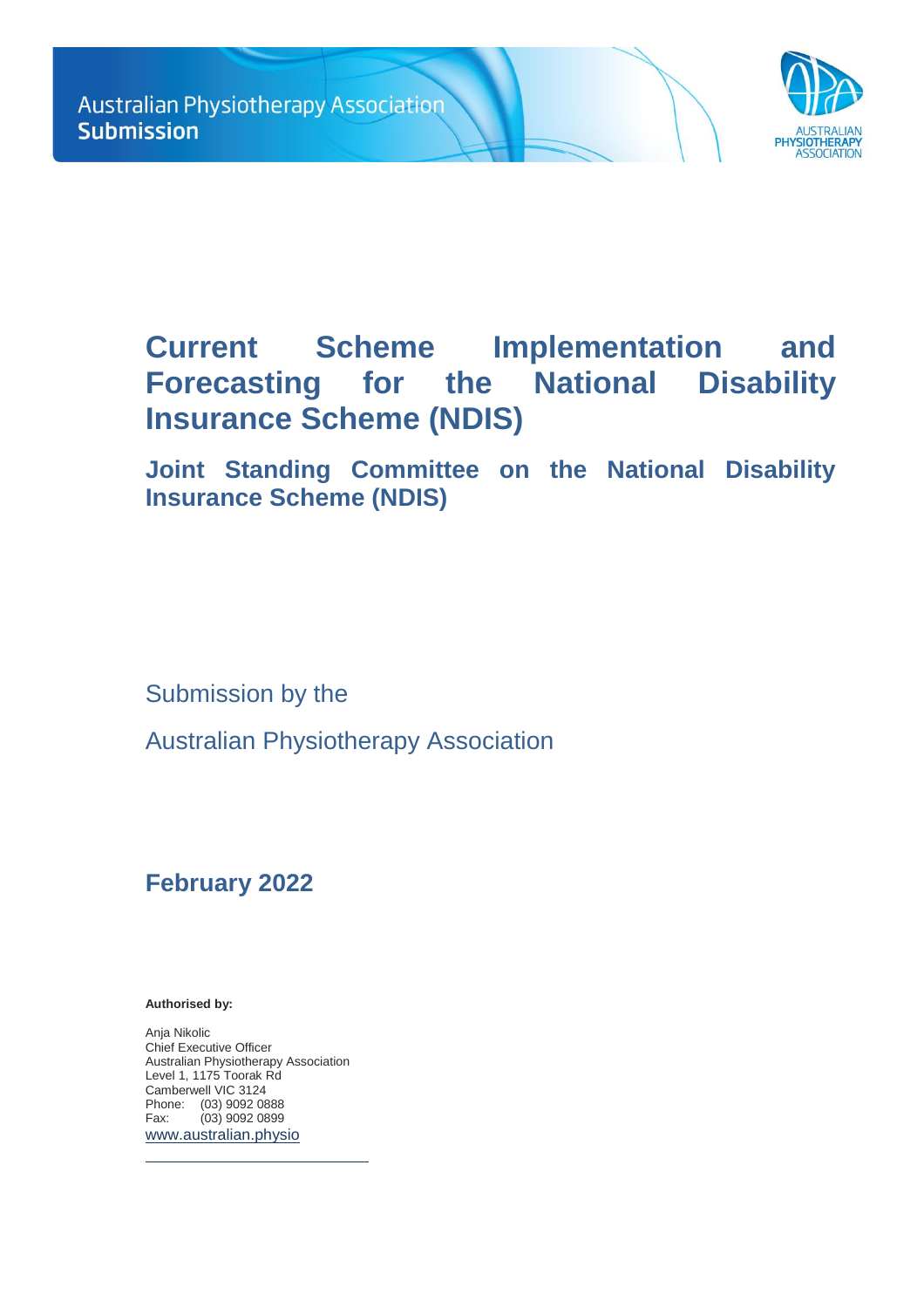

# **Table of Contents**

| The impact of boundaries of NDIS and non-NDIS service provision on the demand for NDIS funding,<br>a.                                                                                                      |
|------------------------------------------------------------------------------------------------------------------------------------------------------------------------------------------------------------|
| The interfaces of NDIS service provision with other non-NDIS services provided by the States, Territories<br>b.<br>and the Commonwealth, particularly aged care, health, education and justice services; 5 |
| The reasons for variations in plan funding between NDIS participants with similar needs, including:  5<br>c.                                                                                               |
| d.                                                                                                                                                                                                         |
| е.                                                                                                                                                                                                         |
| f.<br>The measures intended to ensure the financial sustainability of the NDIS (e.g. governance, oversight and                                                                                             |
| g.                                                                                                                                                                                                         |
| h.                                                                                                                                                                                                         |
|                                                                                                                                                                                                            |
|                                                                                                                                                                                                            |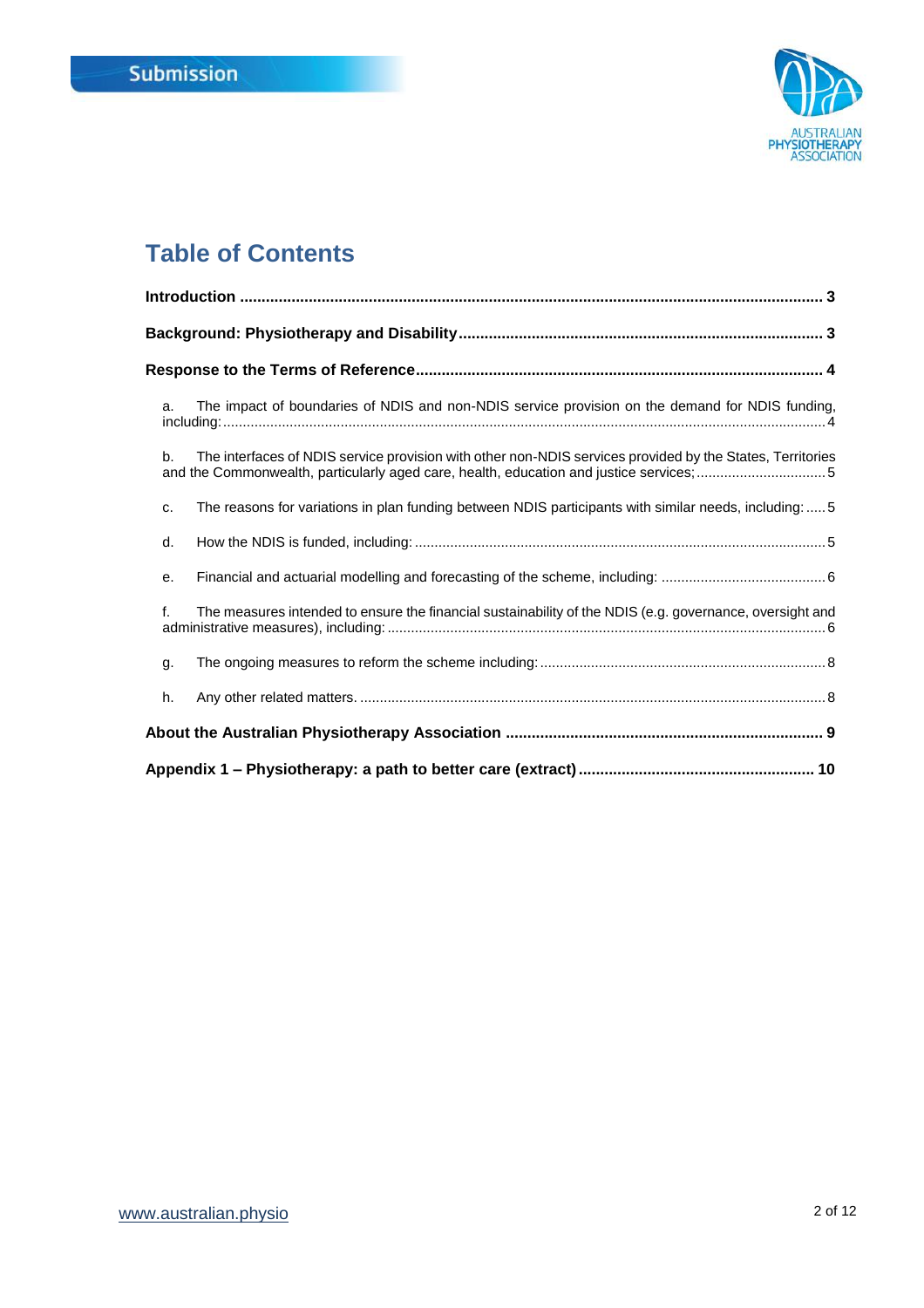

# <span id="page-2-0"></span>**Introduction**

The Australian Physiotherapy Association (APA) thanks the Joint Standing Committee on the National Disability Insurance Scheme (NDIS) for providing an opportunity to provide further feedback on the Current Scheme Implementation and Forecasting for the NDIS.

The APA welcomes the Committee's interim report and supports the Committee's recommendation for the inquiry to be reinstated in the 47<sup>th</sup> Parliament.

The APA also takes the opportunity to commend the Committee on its report on Independent Assessments, particularly the recommendation to embed co-design with people with a disability as a policy approach and the support for holistic and multidisciplinary approaches to assessment (9.39). We thank the Committee for noting that it didn't find evidence of so-called 'sympathy bias' (9.41), the public debate around this notion that questioned allied health professionals' professionalism was undignified and hurtful to our members who possess strong work ethics.

In this submission, and in response to the terms of reference, we have provided further feedback where relevant—in addition to our comments included in on our initial submission to this consultation (submission 28).

# <span id="page-2-1"></span>**Background: Physiotherapy and Disability**

Physiotherapy is a highly trained, Ahpra regulated discipline with expert knowledge, skills and training in understanding how people move and learn to move, and the development of movement, specifically, as these relate to the health, well-being and quality of life of people of all ages. Physiotherapists are trained in the biomechanics of movement, combining knowledge of physics, physiology and anatomy to analyse movement and determine movement difficulties.

Physiotherapists are movement and participation experts in disability who provide expertise in improving function, participation and building capacity. Physiotherapists analyse an individual's quality of movement, identify motor impairment, and investigate the interrelationship between movement and other neurological and physiological factors such as sensory perception and pain.

Physiotherapists are committed to providing evidence-based, patient-centred, safe and high-quality care to people with disability and contributing to an effective and equitable disability sector.

Physiotherapists promote social inclusion through optimising a person's function and encouraging participation and inclusion in the economic and social life of the community.

Within the NDIS, a physiotherapist's scope of practice is very broad. Physiotherapists work in multidisciplinary and transdisciplinary teams to support capacity building goals and the functional and participation outcomes for all their participants. These supports will often occur in natural environments such as homes, day care, work places and in the community, in order to achieve participation outcomes, one of the pillars of NDIS's insurance-based approach. Often supports will require communication with both a participant's family, carers, and their formal supports. All this service provision occurs in addition to the face-to-face services that a participant receives.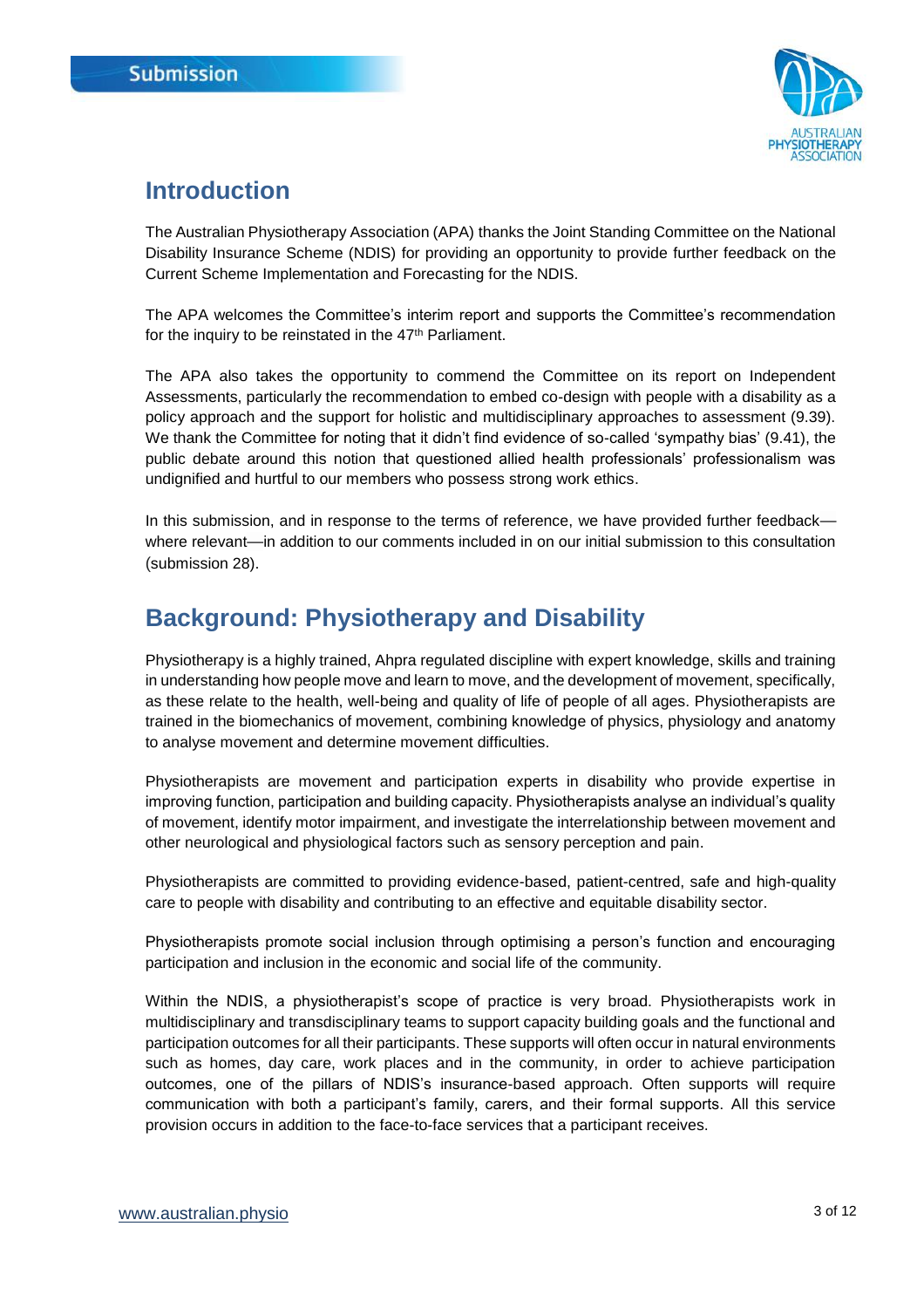

### <span id="page-3-0"></span>**Response to the Terms of Reference**

Preliminary comment:

The APA would like to reiterate our support to the National Disability Insurance Scheme (NDIS) and its benefits to people living with disability. We want the NDIS to be resourced to perform at its best and deliver on its promise so people living with disability can achieve their goals while providers receive fair remuneration for the supports they provide.

### <span id="page-3-1"></span>**a. The impact of boundaries of NDIS and non-NDIS service provision on the demand for NDIS funding, including:**

- i. the availability of support outside the NDIS for people with disability (e.g. community-based or 'Tier 2' supports), and
- ii. the future of the Information, Linkages and Capacity Building grants program;
- Access to health care in Australia remains a challenge for many, especially for the most at risk cohort, including people living with a disability. Access to affordable physiotherapy can make a massive difference in building capacity and improving mobility for people living with disability. We need Primary Care and Prevention strategy reforms with improved referral pathways and expanded allied health MBS items to make physiotherapy accessible and affordable.
- The recently released Senate Community Affairs References Committee report on the Purpose, intent and adequacy of the Disability Support Pension (DSP) provides insights on access to support outside the NDIS and the link between NDIS and DSP. Another reference on the topic is Professor Madden's response to the annual NDIS Financial Sustainability Report (particularly on page 18).<sup>1</sup>
- The view of the APA is that mainstream services haven't reached the level of inclusion expected and required for the NDIS to operate in an appropriate ecosystem. We would like to refer the Committee to Eddie Bartnik's remarks in DSC's podcast *Disability done differently* on the philosophy, implementation and challenges of local area coordination and their impact on the NDIS.<sup>2</sup>

 $\overline{a}$ 

<sup>1</sup> Madden, Richard. (2021). *Response to the annual NDIS Financial Sustainability Report 2020-2021*. Available at <https://disability.unimelb.edu.au/home/policy-submissions#partner-submissions>

<sup>2</sup> DSC. (2022). Disability done different podcast. Episode 34. *Eddie Bartnik on ...the Power and Connection of LAC*. Available a[t https://teamdsc.com.au/podcasts](https://teamdsc.com.au/podcasts) Transcript:

<https://drive.google.com/file/d/1Qio8rW1Au1ABevADLzVXdk7YRYs2oDS9/view>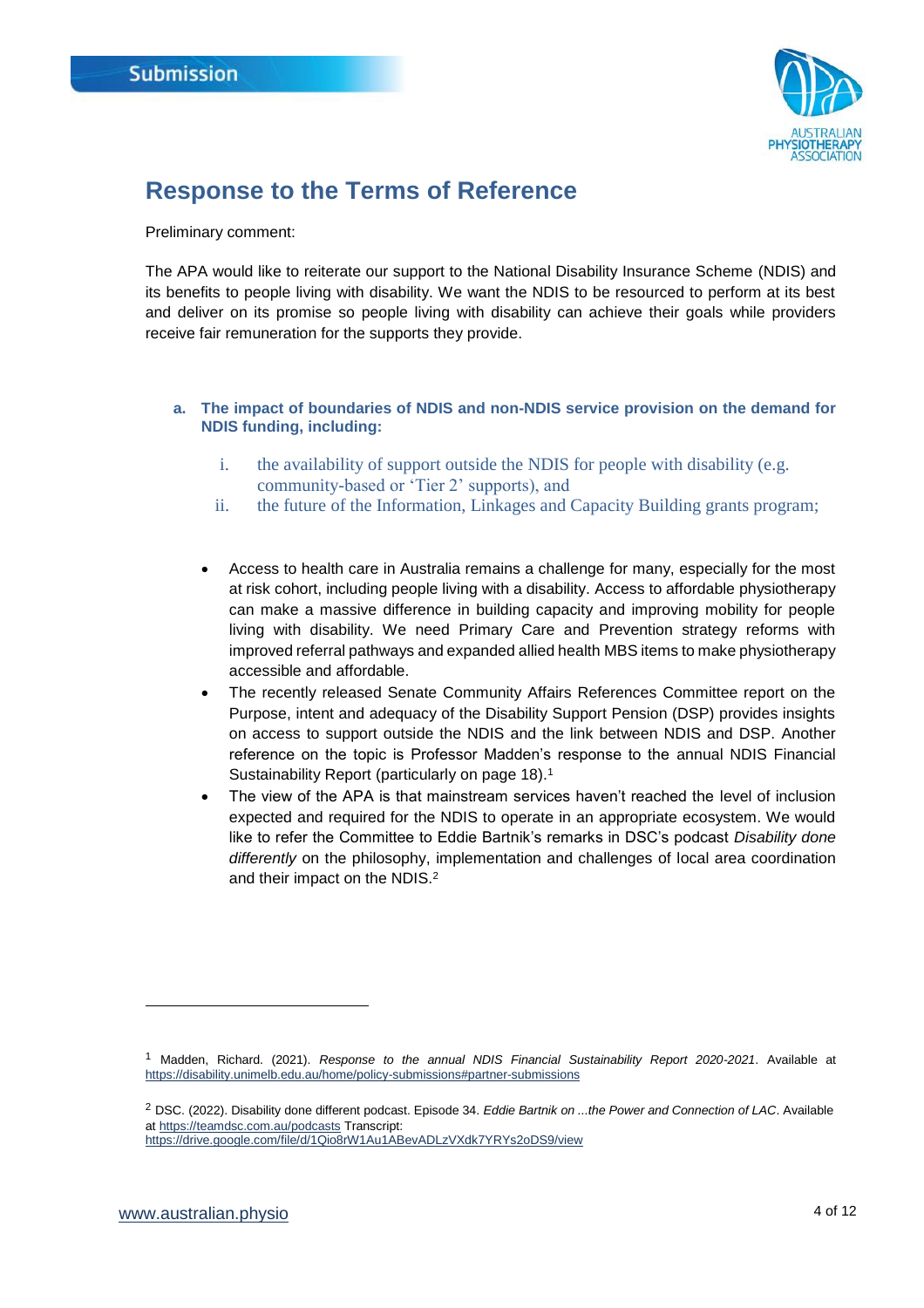

- <span id="page-4-0"></span>**b. The interfaces of NDIS service provision with other non-NDIS services provided by the States, Territories and the Commonwealth, particularly aged care, health, education and justice services;**
- <span id="page-4-1"></span>**c. The reasons for variations in plan funding between NDIS participants with similar needs, including:**
	- i. the drivers of inequity between NDIS participants living in different parts of Australia,
	- ii. whether inconsistent decision-making by the NDIA is leading to inequitable variations in plan funding, and
	- iii. measures that could address any inequitable variation in plan funding;
	- The APA reiterates that an effective way to limit inequitable variations in plan funding is through adequately resourced, trained and skilled planning workforce, with participants empowered to make informed decisions on how best they can achieve their goals.
	- In relation to assessments, the Committee noted in its report on Independent Assessments (9.31)

*"However, the committee also emphasises that consistency does not necessarily mean equity, and that people with disability continue to need supports that reflect their individual circumstances."*

Equally, variations are also to be understood in the context of individual circumstances and personal goals. It is critical that despite the variations in plan funding that may occur, no participant is 'worth off', and all participants have the resources to meet their goals.

• In *Physiotherapy: A path to better care<sup>3</sup>*, APA's pre-budget submission and federal election statement, we are calling for funding for the training and upskilling of NDIA planning workforce so that participants' understanding and decision-making processes around how they can best achieve their goals with physiotherapy is supported by a skilled NDIA workforce.

### <span id="page-4-2"></span>**d. How the NDIS is funded, including:**

- i. the current and future funding sources for the NDIS,
- ii. the division of funding between the Commonwealth, States and Territories, and
- iii. the need for a pool of reserve funding;

 $\overline{a}$ 

<sup>3</sup> APA. (2022). *Physiotherapy: A path to better care*. Available at

[https://australian.physio/sites/default/files/submission/APA\\_2022\\_Federal\\_Election\\_Statement.pdf](https://australian.physio/sites/default/files/submission/APA_2022_Federal_Election_Statement.pdf). Disability section is available as Appendix 1 of this submission.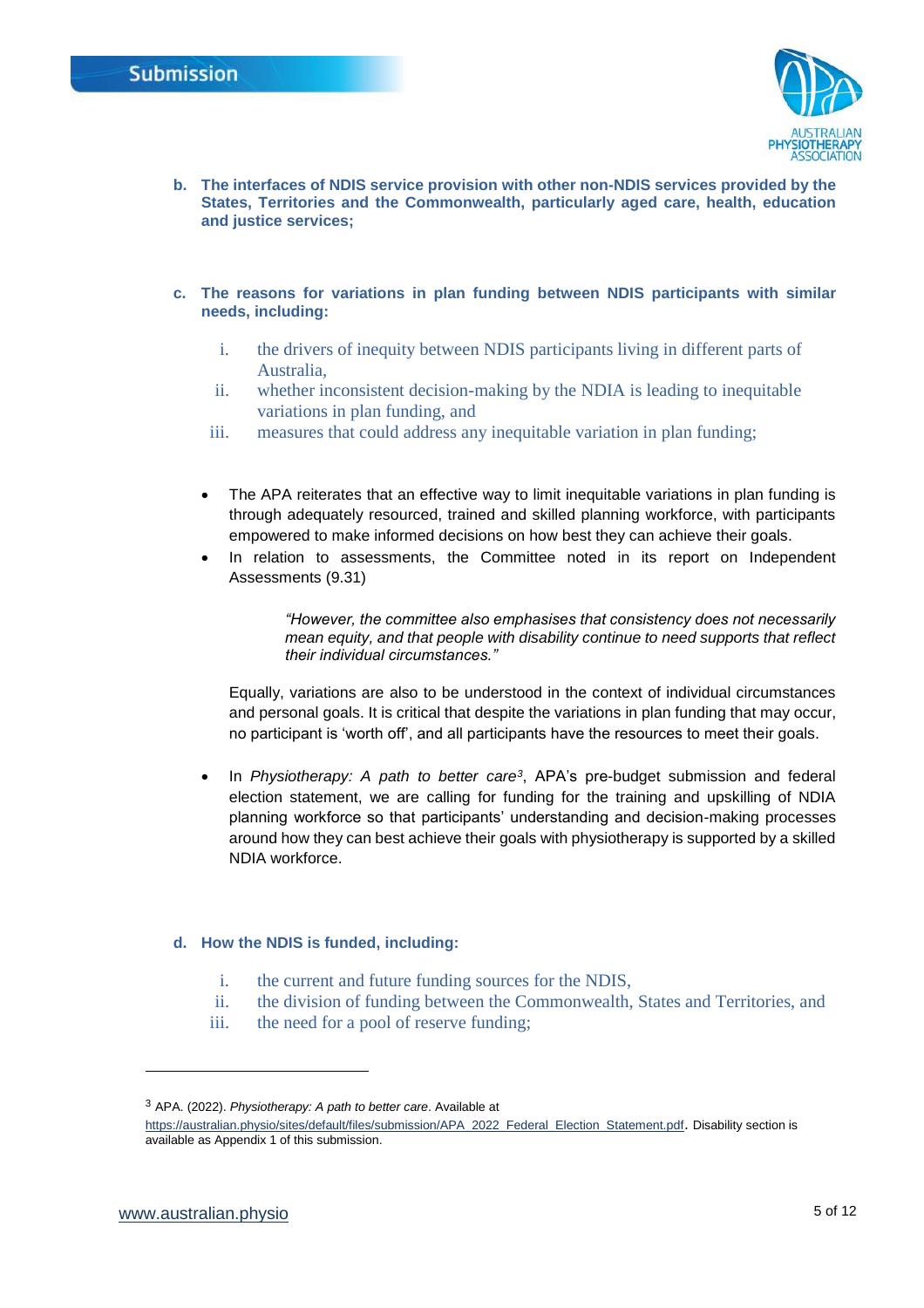

- Any conversation about the funding and sustainability of the scheme must be based on sound, transparent and publicly-available analysis and we call for the public release of the data on public spending related to disability before and after the implementation of the scheme.
- Beyond the enormous benefits to participants, the Australian economy also sets to benefit from proper funding to the NDIS. *FALSE ECONOMY: The economic benefits of the National Disability Insurance Scheme and the consequences of government cost-cutting*, a Per Capita report commissioned by National Disability Services<sup>4</sup> , shows that funding to the NDIS positively impacts employment directly and indirectly, has a multiplier effect of about 2.25, and estimates that the economic contribution of the NDIS in 2020-2021 was about \$52.4 billion.
- Likewise, the report indicates that the introduction of the NDIS was supposed to reduce costs in other areas of governments (such as the National Disability Agreement, Home and Community Care, etc.) and states "Only the Federal Government have the data to produce an analysis of the cross-budgetary savings stemming from NDIS spending. (…) To truly understand the NDIS from a cost benefit perspective, such an accounting exercise is essential." A comprehensive and fully transparent cost-benefit analysis of the NDIS would allow for an informed conversation around the funding of the scheme.

#### <span id="page-5-0"></span>**e. Financial and actuarial modelling and forecasting of the scheme, including:**

- i. the role of insurance-based principles in scheme modelling, and
- ii. assumptions, measures, and methodologies used to forecast and make projections about the scheme, participants, and long-term financial modelling;
- The APA finds Professor Madden's response to the annual NDIS Financial Sustainability Report provides useful insights on this matter. <sup>5</sup>
- <span id="page-5-1"></span>**f. The measures intended to ensure the financial sustainability of the NDIS (e.g. governance, oversight and administrative measures), including:**
	- i. the role of state and territory governments, and the Disability Reform Ministers Meetings,
	- ii. the arrangements for providing actuarial and prudential advice about the scheme, and

l

<sup>4</sup> Per Capita. (2021). *FALSE ECONOMY: The economic benefits of the National Disability Insurance Scheme and the consequences of government cost-cutting*, a report commissioned by National Disability Services. Available at: [https://teamwork.org.au/wp-content/uploads/2021/11/Per\\_Capita\\_Report\\_teamworks.pdf](https://teamwork.org.au/wp-content/uploads/2021/11/Per_Capita_Report_teamworks.pdf)

<sup>5</sup> Op. cit. Madden (2021).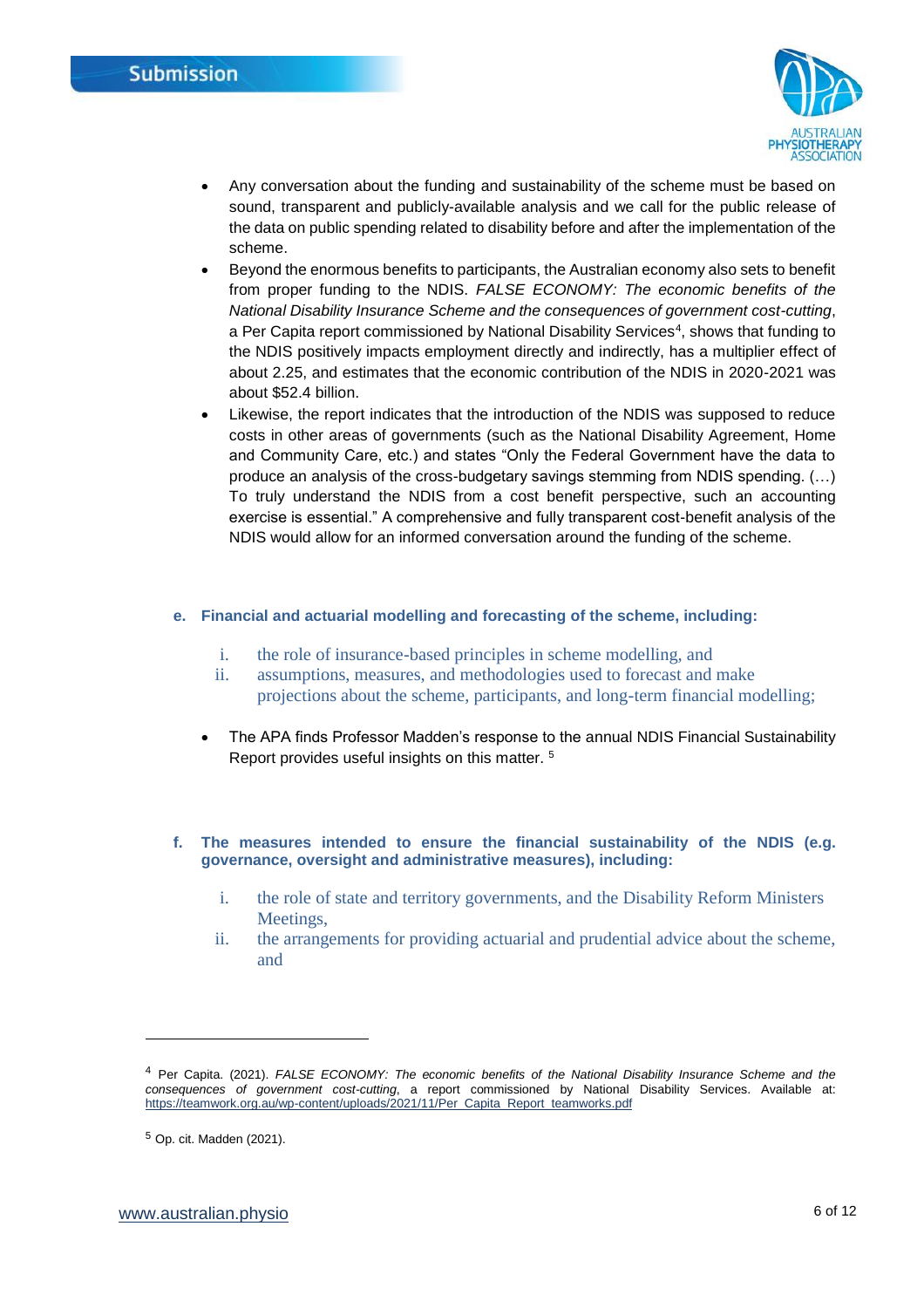

- iii. the way data, modelling, and forecasting is presented in public documents about the NDIS, (e.g. NDIS Quarterly Reports and Reports by the Scheme Actuary), and
- To ensure the sustainability of the NDIS, a whole-of-government approach to build a really inclusive Australia for all people with disability is critical. The NDIS doesn't operate in a void, it's across all portfolios, and all tiers of government that efforts need to be made to insure inclusion for all.

#### iv. measures to ensure transparency of data and information about the NDIS;

- Our comment in our initial submission on the lack of responsiveness of the NDIA on request for data stands. Here are our initial comments below in blue:
- We need the NDIA to be much more responsive to tailored data requests. To inform our policy and advocacy work, the APA has submitted a request for tailored data aiming at understanding spending across the four physiotherapy specific NDIS pricing items. Here is a timeline of our request:
	- $\circ$  17 June 2021: first email submitting a tailored data request using the form available on the NDIA website
	- o 21 June: we are advised that our request has been received but was submitted with an obsolete form and that we need to make a new request
	- $\circ$  10 August: we submit our request again using the new form-a much more complex form as it is designed for research requests
	- $\circ$  8 September: our request is being acknowledged and we are informed it will be assessed at the next Research and Evaluation Data Management Committee meeting to be held on 1 October
	- o 12 October: after follow-up from our part, we are told that our request has been reviewed but a decision is still pending. The email indicates 'The general estimated timeframe for reaching a decision is 6-8 weeks (from the date the request is received).'

#### At the time of writing this submission, we are still waiting.

Since then:

- o 29 November: our request is approved.
- $\circ$  30 November: we are told that 'The estimated timeframe for data production following approval is four weeks, but this varies depending on the complexity of the request.'

At the time of writing this submission, we are still waiting for the data to be sent to us. In the meantime, the NDIS Pricing review is ongoing and we are missing an important piece of information for our advocacy.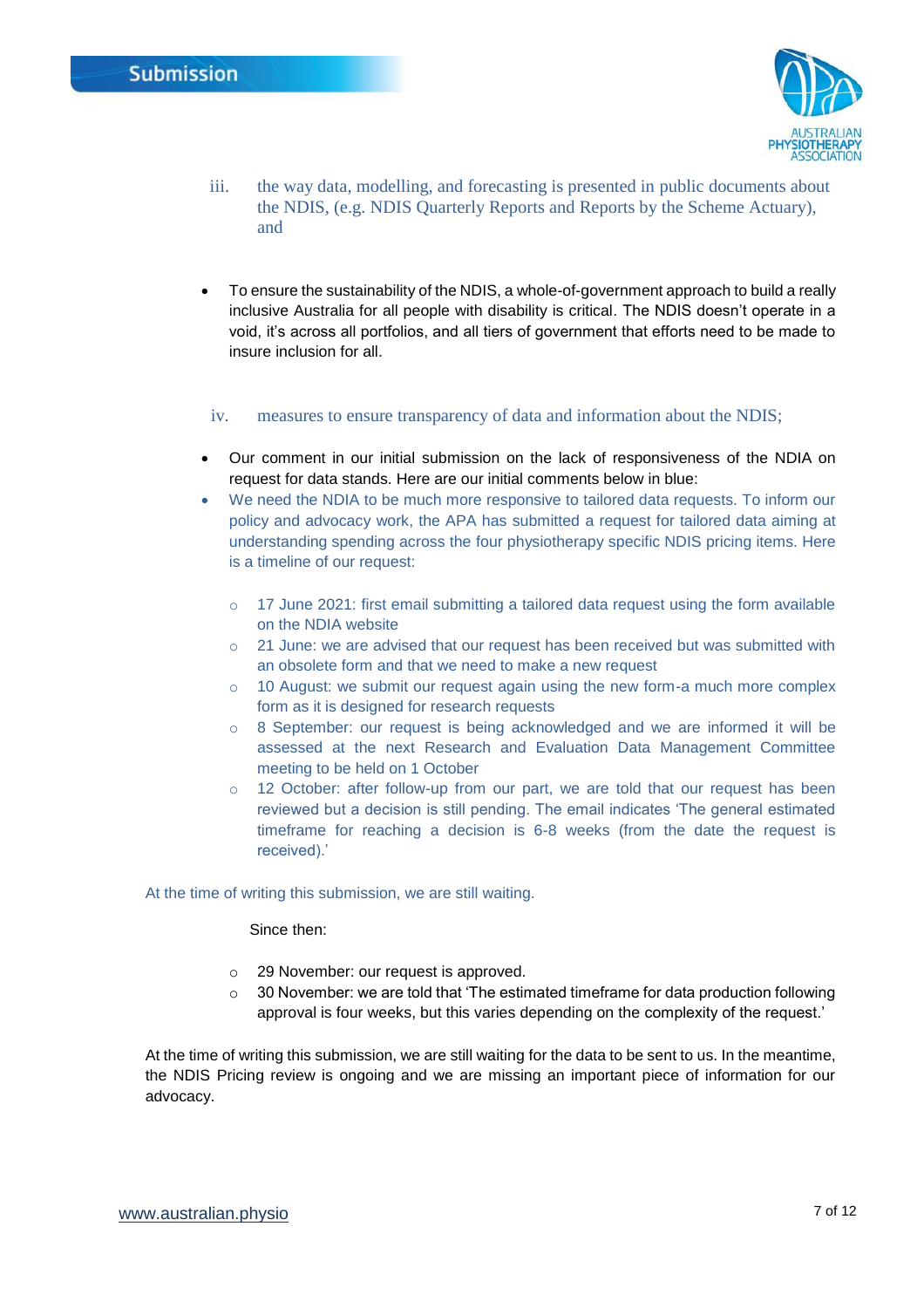

### <span id="page-7-0"></span>**g. The ongoing measures to reform the scheme including:**

- i. the new early childhood approach, including whether or how early intervention and other supports intended to improve a participant's functional capacity could reduce their need for NDIS funding, and
- ii. planning policy for personalised budgets and plan flexibility; and

### <span id="page-7-1"></span>**h. Any other related matters.**

### **NDIS Pricing review**

- The APA has been closely involved in the latest National Disability Insurance Scheme (NDIS) Pricing review. We have contributed a written submission, and members and representatives participated in workshops organised by the NDIA.
- While the review was ongoing, we have seen the suitably of NDIS pricing for providers, including physiotherapists, being questioned.
- The APA is not questioning the current price point but wishes to see ongoing increases in line with CPI, recognition of the highly regulated environment physiotherapy already operates within, the reduction in unnecessary red tape, and any additional compliance burden to be taken into consideration to avoid ongoing 'admin creep' currently experienced.
- In compliance with the NDIS pricing guide, physiotherapists can charge up to \$193.99 for one hour of service, pro rata, to a NDIS participant. It has been reported that this is higher than what is usually seen as the fee of a single physiotherapy session for private patients, or for participants in other care schemes. It is inferred that the services are comparable however the comparison is erroneous.
- Providing supports and services in a social model of care differs from the often 'hands on' and medicalised provision of services in a health context. NDIS participants have complex needs and require specifically tailored services. Physiotherapists focus on capacity building approach and functional outcome in the participant's environment, and work with participants, families and carers.
- Many NDIS services require specific training, different working space, more intense and longer sessions, and better and more expensive equipment-some equipment is not used by physiotherapists for other patients. Further, NDIS's requirements on accreditation, registration, administration for claiming, reporting, and compliance, come at a cost both in time (non-billable hours of work) and actual money (for example, cost of registration and auditing, investment in software for compliance and reporting).
- Standard appointments in the physiotherapy sector are charged by session whereas NDIS services are provided on a time dependent basis. Comparing NDIS pricing with other schemes, misses the point that many of these schemes remain underfunded: it's not the NDIS pricing which is too high but other schemes that are too low-APA members report having difficulties to accept participants in those other schemes because the fee is unsustainable for their practice. So the question shouldn't be *why are fees in the NDIS so high*, but *why are fees in other schemes so low*.
- Systemic underfunding of some schemes has resulted in challenges to the provision of high-value quality care to participants and the APA has been advocating for appropriate fees across all sectors for many years.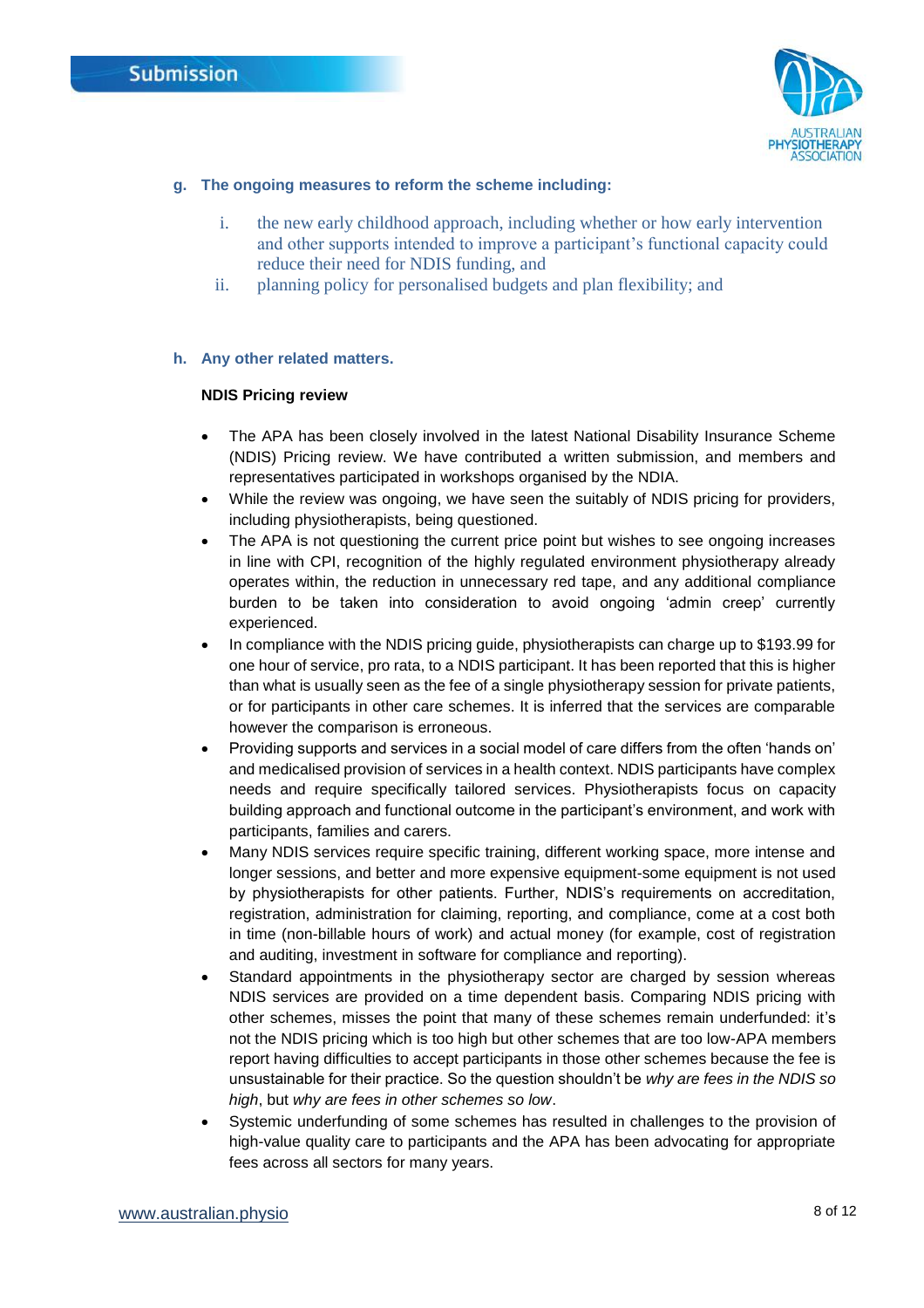

#### **Regulation alignment across the care sectors**

- The APA welcomed the Government's focus on aligning regulation across the aged care, disability and veterans' care sectors as announced in Budget 2021-2022 and is currently participating in the consultation led by the Regulatory Alignment Taskforce.
- We have identified a number a solutions that can be implemented in the short term and without delaying them until the release of the medium and long-term roadmap the Taskforce is working on.

These recommendations include:

- 1. Map the overlap in registration processes among the schemes including the duplication of reporting; complaints processes, and the duplication and cost of auditing. Where similarities are identified, work with the sector to align the requirements to reduce overlap. Where individual requirements relate to a particular sector are deemed necessary these should be reviewed by experts to determine if these issues are worth the extra administrative workload vs the benefits to patients and participants.
- 2. Address inconsistencies such as different waiting times for police checks. Identify mechanisms to enable police check information to be stored in a central data base that can be shared across sectors.
- 3. Collect one set of health care provider data for use across all sectors and commit to releasing this data to providers for their use to improve the quality of their services and allow for workforce, training and contingency planning.
- 4. Create a simplified and transferrable registration pathway for Ahpra-registered practitioners in recognition of the stringent registration process they have already undertaken under Ahpra to ensure suitable training and qualifications to practise, and ongoing ethical conduct.
- 5. Create a consistent and largely transferrable registration process across sectors recognised when applying to a different sector.
- 6. Implement digital solutions to 'sync' cross sector portals; and/or export then import data from one portal to the other; get consistency in the data required (labels, frequency, units of measure, etc.).
- 7. Streamline reporting and information sharing to ensure providers report to one body.

### <span id="page-8-0"></span>**About the Australian Physiotherapy Association**

The APA is the peak body representing the interests of Australian physiotherapists and their patients. It is a national organisation with state and territory branches and specialty subgroups representing more than 30,000 physiotherapists who conduct more than 23 million consultations each year.

The APA's vision is that all Australians will have access to quality physiotherapy, when and where required, to optimise health and wellbeing.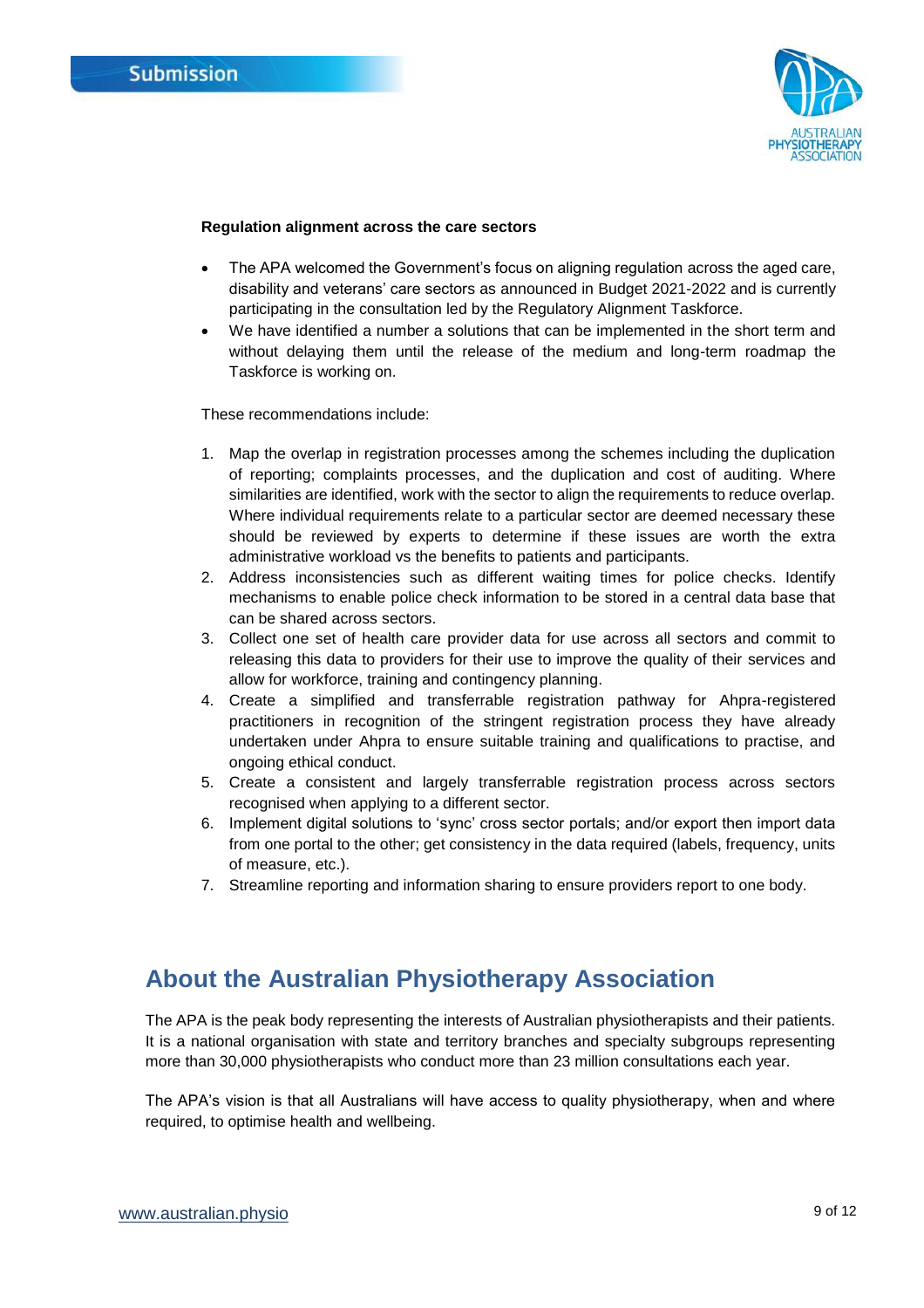

# <span id="page-9-0"></span>**Appendix 1 – Physiotherapy: a path to better care (extract)**

Source: APA. (2022). *Physiotherapy: A path to better care*. Available a[t https://australian.physio/sites/default/files/submission/APA\\_2022\\_Federal\\_Election\\_Statement.pdf](https://australian.physio/sites/default/files/submission/APA_2022_Federal_Election_Statement.pdf)

*Physiotherapy: A path to better care* is APA's pre-budget submission and federal election statement 2022.

Priority 3.2 | **Disability** 

#### **Delivering on a promise**

Physiotherapists are movement and participation experts in disability who provide expertise in improving function, participation and building capacity. They provide important support services to people with disability but the disparate and uncoordinated way disability services are funded significantly limits this care. While there are major challenges within the National Disability Insurance Scheme (NDIS) that extend from a limited funding pool, a key concern is that mainstream supports outside of the NDIS remain on the whole inaccessible to people living with a disability.

#### **NDIS reform**

Action: Properly fund the NDIS to meet its stated functions.

Action: The Government to map and publish public costs savings across all areas of government thanks to the implementation of the NDIS.

The objective of the Government's NDIS plan is to deliver a world leading NDIS that improves outcomes for all Australians with disability, their families and carers. In delivering on this promise, and as an insurance scheme, ensuring the NDIS remains on a solid, sustainable standing should be of interest to all Australians. To achieve this, funding arrangements must better reflect the insurance principles of the scheme, encompassing required flexible or pooled reserves (Productivity Commission, 2017). Despite the narrative around the sustainability of the scheme, the NDIS is designed to operate in a manner that ensures its financial stability. We recognise, however, structural and regulatory impediments impact on its efficient operation.

Beyond the enormous benefits to participants, the Australian economy also sets to benefit from proper funding to the NDIS*. FALSE ECONOMY: The economic benefits of the National Disability Insurance Scheme and the consequences of government cost-cutting*, a Per Capita report commissioned by National Disability Services (Per Capita, 2021), shows that funding to the NDIS positively impacts employment-directly and indirectly, has a multiplier effect of about 2.25, and estimates that the economic contribution of the NDIS in 2020-2021 was about \$52.4 billion.

Likewise, the report indicates that the introduction of the NDIS was supposed to reduce costs in other areas of governments (such as the National Disability Agreement, Home and Community Care, etc.) and states "Only the Federal Government have the data to produce an analysis of the cross-budgetary savings stemming from NDIS spending. (…) To truly understand the NDIS from a cost benefit perspective, such an accounting exercise is essential." A comprehensive and fully transparent costbenefit analysis of the NDIS would allow for an informed conversation around the funding of the scheme.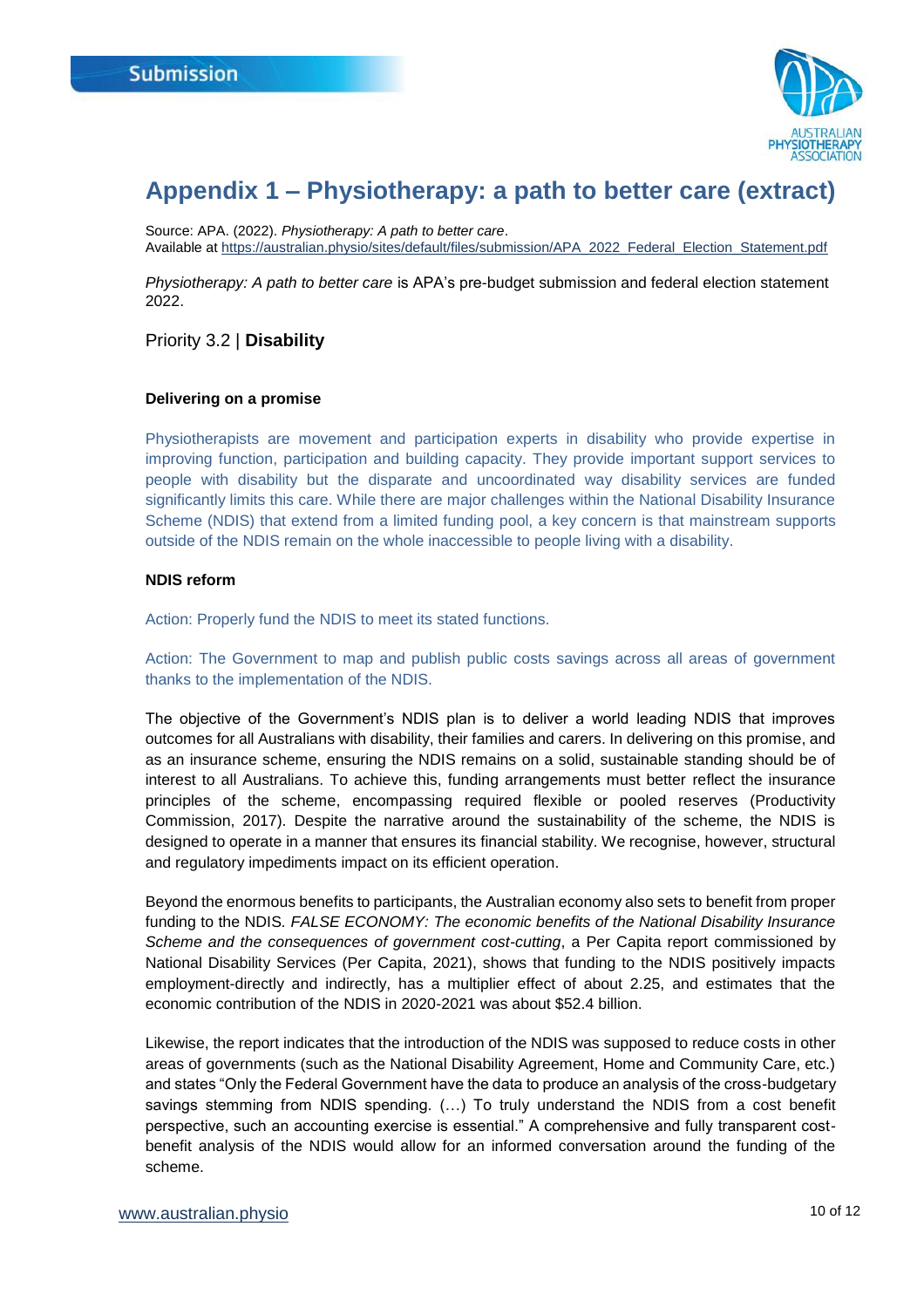

#### Action: Fund the training and upskilling of NDIA planning workforce.

Our vision for the NDIS is that participants' understanding and decision-making processes around how they can best achieve their goals with physiotherapy is supported by a skilled NDIA workforce. It is critical that the National Disability Insurance Agency (NDIA) workforce that is involved in the drafting, planning, coordination and implementation of participants' plans is properly trained and skilled to understand the value of physiotherapy for people living with disability, of how capacity building supports are provided by physiotherapists, the outcomes to be achieved by these supports, and the difference and complementarity of these supports with other supports available.

#### **Support for those not eligible**

Action: Fund preventive models including to support mobility and capacity prioritising an at risk cohortthose who are not eligible to the NDIS but are at risk of becoming eligible.

A social model of disability has to also factor those who currently fall outside of the system.

Mainstream supports outside of the NDIS remain on the whole inaccessible to people living with a disability. Further engagement with community organisations and industry is required to open up general opportunities for people with disability rather than paid NDIS supports. Currently, participants and their families could be reluctant to give up NDIS funding as community supports are generally self-funded. Without NDIS funded supports many people with disability are unable to fund these community based activities. This is further accentuated by many families of people with disability living in low income households resulting in limited ability to fund community supports (ACOSS/UNSW, 2018). There needs to be support and funding to strengthen access to peer network services. Many of those networks rely on individuals' efforts and resources and need to be formally supported as part of the support a participant needs to reach their goal.

We call for funding and formal support for social prescribing of mainstream activities that can enhance people with disability's social participation.

A consistent approach across the states in terms of linkages between health services, education services and social services, should also be a priority of the Government.

Another key concern is the inequity of access to capacity building, core supports, home modifications and assistive technology in the NDIS for someone with a newly acquired disability when compared to the same person acquiring the same level of disability after 65 years of age.

Action: Fund the immediate implementation of steps to align regulation across care sector that can be implemented now.

The APA welcomed the Government's focus on aligning regulation across the aged care, disability and veterans' care sector as announced in Budget 2021-2022 and is currently participating in the consultation led by the Regulatory Alignment Taskforce.

We have identified a number a solutions that can be implemented in the short term and without delaying them until the release of the medium and long term roadmap the Taskforce is working on.

These recommendations include: